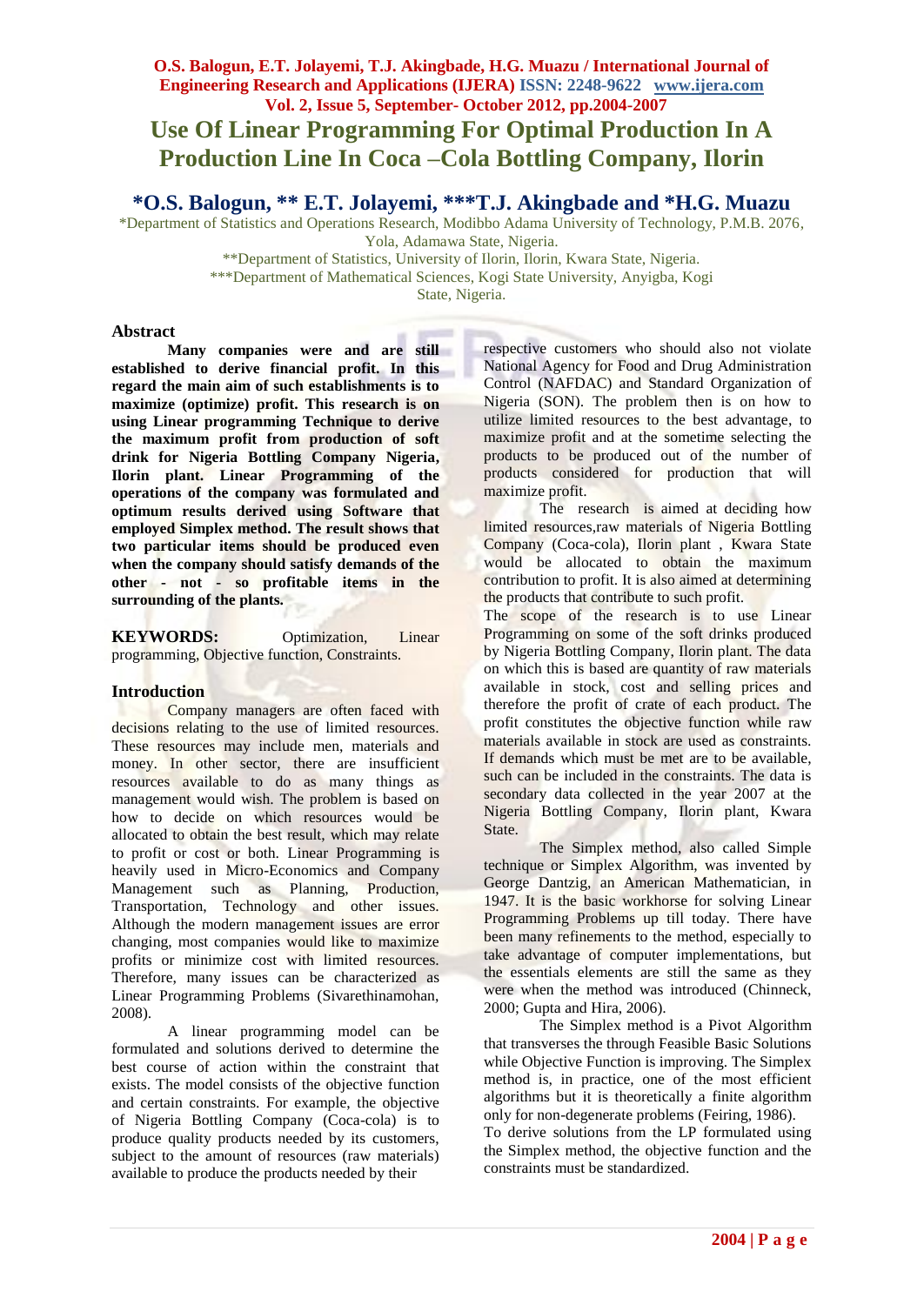### **O.S. Balogun, E.T. Jolayemi, T.J. Akingbade, H.G. Muazu / International Journal of Engineering Research and Applications (IJERA) ISSN: 2248-9622 www.ijera.com Vol. 2, Issue 5, September- October 2012, pp.2004-2007**

The characteristics of the standard form are:

 $(i)$  All the constraints are expressed in the form of equations except the non-negativity constraints which remain inequalities  $(\geq 0)$ .

 $(ii)$ The right-hand-side of each constraint equation is non-negative.

 $(iii)$  All the decision variables are non-negative.

(iv) The Objective function is of maximization or

minimization type. Before attempting to obtain the solution of the linear programming problem, it must

be expressed in the standard form is then expressed in the "the table form" or "matrix form" as given below:

$$
Maximize Z = \sum_{j=1}^{r} C_j X_j
$$

*Subject to*

$$
\sum_{j=1}^{r} a_{ij} X_{j} \leq b_{i}, (b_{i} \geq 0), i = 1, 2, 3, ..., m
$$
  

$$
X_{j} \geq 0, j = 1, 2, 3, ..., m
$$

In standard form (Canonical form), it is

$$
Maximize Z = \sum_{j=1}^{r} C_j X_j
$$
  
\n
$$
Subject to \sum_{j=1}^{r} a_{ij} X_j + S_i = b_i, i = 1, 2, 3, ..., m
$$
  
\n
$$
X_j \ge 0, j = 1, 2, 3, ..., n
$$
  
\n
$$
S_i \ge 0, i = 1, 2, 3, ..., m
$$

Any vector X satisfying the constraints of the Linear Programming Problems is called

Feasible Solution of the problem (Fogiel, 1996; Schulze, 1998; Chinneck, 2000).

**Algorithm to solve linear programming problem:**

(*i*) See that all  $b_i$ 's are positive, if a constraint has

negative  $b_i$  multiply it by  $-1$  to make  $b_i$  positive.

 $(ii)$  Convert all the inequalities by the addition of slack or by subtraction of surplus variable as the case may be.

(iii) Find the starting Basic Feasible Solution.

 $(iv)$  Construct the Simplex table as follows:

| <b>Basic</b><br>Variable | $E_i$            |           | $X_1 \mid X_2$ | $X_3$                                               | $X_{n}$   | $y_1$                                    | $y_2$            | $y_m$            | $X_{b}$        |
|--------------------------|------------------|-----------|----------------|-----------------------------------------------------|-----------|------------------------------------------|------------------|------------------|----------------|
| $y_1$                    | $\boldsymbol{0}$ | $a_{11}$  | $a_{12}$       | $a_{13}$                                            | $a_{1m}$  | $\vert$ 1                                | $\theta$         | $\boldsymbol{0}$ | b <sub>1</sub> |
| $y_2$                    | $\boldsymbol{0}$ | $a_{21}$  | $a_{22}$       | $a_{23}$                                            | $a_{2m}$  | $\boldsymbol{0}$                         | $\mathbf{1}$     | $\theta$         | b <sub>2</sub> |
| $y_3$                    | $\boldsymbol{0}$ | $a_{31}$  | $a_{32}$       | $a_{33}$                                            | $a_{3m}$  | $\boldsymbol{0}$                         | $\overline{0}$   | $\mathbf{1}$     | $b_m$          |
|                          | $Z_i$            | $Z_{1}$   | $Z_{2}$        | $Z_3$                                               | $Z_4$     | $\boldsymbol{0}$                         | $\boldsymbol{0}$ | $\mathbf{0}$     | $Z = Z_0$      |
|                          | $E_i$            | $E_{1}$   | $E_{2}$        | $E_{3}$                                             | $E_4$     | $\boldsymbol{0}$                         | $\overline{0}$   | $\overline{0}$   |                |
|                          | $\bullet$        | $\bullet$ |                |                                                     | $\bullet$ | $\bullet$                                | $\bullet$        |                  |                |
| $\Delta b_i = Z_j - E_j$ |                  |           |                | $\Delta X_1$ $\Delta X_2$ $\Delta X_3$ $\Delta X_n$ |           | $\Delta y_1$ $\Delta y_2$ . $\Delta y_m$ |                  |                  |                |
|                          |                  |           |                |                                                     |           |                                          |                  |                  |                |

() *v* Testing for optimality of Basic Feasible Solution by computing  $\Delta Z_j - E_j$ . If  $Z_j - E_j \ge 0$ , the solution is optimal; otherwise, we proceed to the next step.

 $(vi)$  To improve on the Basic Feasible Solution, we find the basic matrix. The variable that corresponds to the most negative of  $Z_j - E_j$  is the INCOMING VECTOR while the variable that corresponds to the

minimum ratio<sup> $U_i$ </sup> *ij b*  $\begin{pmatrix} a_n \\ a_n \end{pmatrix}$  for a particular *j, and*  $a_{ij} \ge 0$ ,  $i = 1,2,3,...,m$  is the OUTGOING VECTOR.

 $(vii)$  The key element or the pivot element is determined by considering the intersection between the arrows that corresponds to both incoming and outgoing vectors. The key element is used to generate the next table. In the next table, pivot element is replaced by UNITY, while all other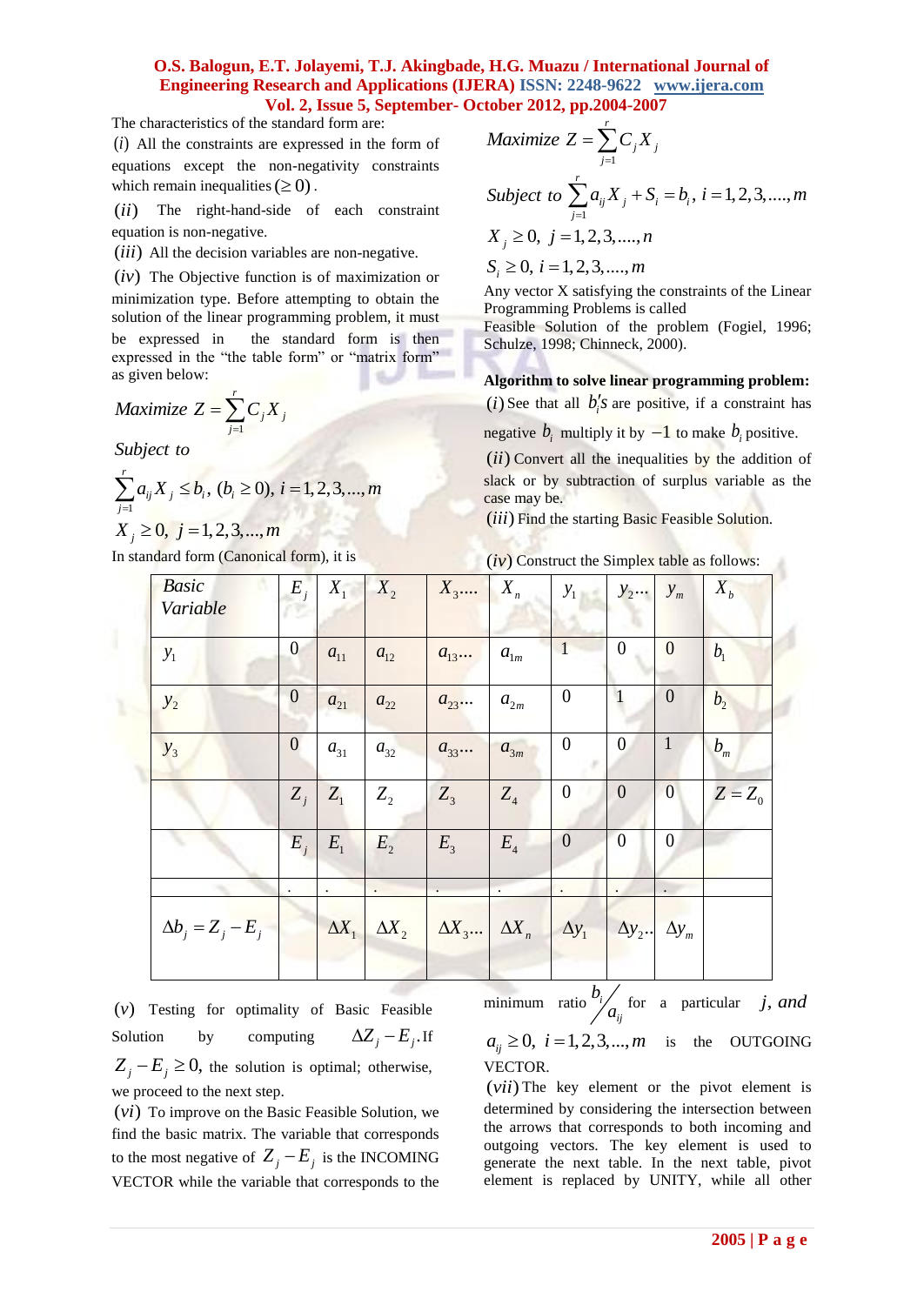### **O.S. Balogun, E.T. Jolayemi, T.J. Akingbade, H.G. Muazu / International Journal of Engineering Research and Applications (IJERA) ISSN: 2248-9622 www.ijera.com Vol. 2, Issue 5, September- October 2012, pp.2004-2007**

elements of the pivot column are replaced by zero. To calculate the new values for all other elements in the remaining rows of that first column, we use the relation.

New row = Former element in old rows  $-$ (intersection element in the old row)  $\times$ 

 (Corresponding element of replacing row). Table 1: Quantity of raw materials available in stock

(viii) Test of this new Basic Feasible Solution for optimality as (6) it is not optimal; repeat the process till optimal solution is obtained. This was implemented by the software Management Scientist Version 6.0.

ч

| Table 1. Ouantity of faw materials available in stock |                           |  |  |  |
|-------------------------------------------------------|---------------------------|--|--|--|
| Raw materials                                         | Quantity available        |  |  |  |
| Concentrates                                          | $4332$ ( <i>units</i> )   |  |  |  |
| Sugar                                                 | 467012(kg)                |  |  |  |
| Water $(H, O)$                                        | 16376630( <i>litres</i> ) |  |  |  |
| Carbon $(iv) oxide(C, O)$                             | 8796(Vol.per pressure)    |  |  |  |

### Table 2: Quantity of raw materials needed to produce a crate of each product listed

| Flavors           | Concentrate | Sugar | Water | Cabon(iv)oxide |
|-------------------|-------------|-------|-------|----------------|
| Coke 35cl         | 0.00359     | 0.54  | 6.822 | 0.0135         |
| Fanta Orange 35cl | 0.00419     | 1.12  | 7.552 | 0.007          |
| Fanta Orange 35cl | 0.00217     | 0.803 | 4.824 | 0.005          |
| Fanta Lemon 35cl  | 0.0042      | 1.044 | 7.671 | 0.0126         |
| Schweppes         | 0.00359     | 0.86  | 6.539 | 0.0125         |
| Sprite 50cl       | 0.00359     | 0.73  | 7.602 | 0.0133         |
| Fanta Tonic 35cl  | 0.00359     | 0.63  | 6.12  | 0.0133         |
| Krest soda 35cl   | 0.0036      | 0.89  | 7.055 | 0.0146         |
| Coke 50cl         | 0.00438     | 0.23  | 7.508 | 0.0156         |

Table 3: Average Cost and Selling of a crate of each product

| Product           | Average<br>Cost<br>price( <b>A</b> ) | Average<br>Selling<br>price( <b>A</b> ) | Profit( <b>A</b> ) |
|-------------------|--------------------------------------|-----------------------------------------|--------------------|
| Coke 35cl         | 358.51                               | 690                                     | 331.49             |
| Fanta Orange 35cl | 370.91                               | 690                                     | 319.09             |
| Fanta Orange 50cl | 489.98                               | 790                                     | 300.02             |
| Fanta Lemon 35cl  | 368.67                               | 690                                     | 321.33             |
| Schweppes         | 341.85                               | 690                                     | 348.15             |
| Sprite 50cl       | 486.04                               | 790                                     | 303.96             |
| Fanta Tonic 35cl  | 322.09                               | 690                                     | 367.91             |
| Krest soda 35cl   | 266.72                               | 690                                     | 423.28             |
| Coke 50cl         | 489.89                               | 790                                     | 300.11             |

**Model Formulation**

Maximize Z